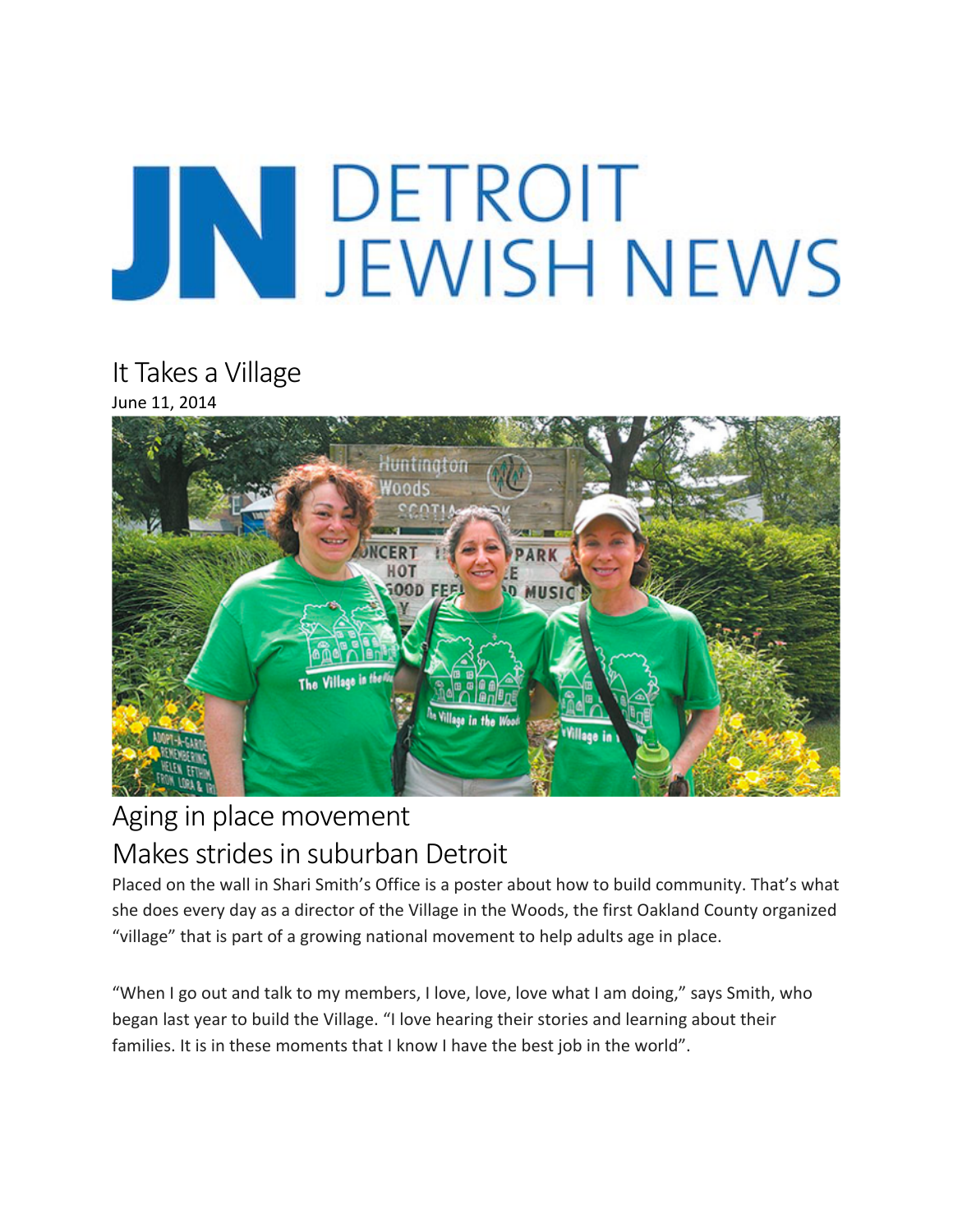This month, the Village in the Woods welcomes Judy Willett, a Huntington Woods native who has spent 30 years in older adult services and started the first Village in Boston in 2002. The national director of the Village to Village Network, an umbrella organization linking Villages nationwide, will speak Thursday, June 26, on the topic, "It Takes Villages: Rock 'n' Roll Generation Changes the Face of Aging"

Under her leadership, the Village movement has grown from 95 Villages in 2009 to more than 140 and counting, with 120 more Villages expected to open in the next three years.

"The Village movement in the past five years has increased enormously across the country," says Willett, 60, who lived locally from age 2 until she married more than 30 years ago. "More than 25,000 people age 60 and above in 40 states are served by Villages  $-$  40 percent in urban settings, 40 percent in suburbs and 20 percent in rural locations.

"Ninety percent of older people want to stay in their homes for the rest of their lives," Willett says. "Villages are a common-sense way to do that, providing community, exercise, engagement and friendship. Really, the Villages help us live a lifestyle we all want  $-$  filled with meaning and people."



*Judy Wilmett*

Smith's job is to attract Village in the Woods members from residents of Huntington Woods, Berkley or Pleasant Ridge. They pay \$575 per year individually (\$775 for a household) to join the Village and receive services, programs and camaraderie to make it easy to stay at home as they age. She plans programs and fields calls from members (currently about 10). She works to build member, volunteer and vendor bases all the time. Smith also has been invited to members' homes to hang out, and she says she always learns something.



*David Hoptman*

At 89-year-old David Hoptman's Huntington Woods home, Smith got a crash course on jazz music, including a CD he burned for her of Duke Ellington music. A photographer/lecturer who lives alone and has lived in Huntington Woods for 25 years, Hoptman found needed dental help thanks to the Village. He turns to Smith for "suggestions about how to improve my living conditions" to allay symptoms of neuropathy.

A century ago, multiple generations of a family resided in the same home or block, with help for relatives built right into the family model. Around the 1970s, the retirement center concept caught on and families split, sending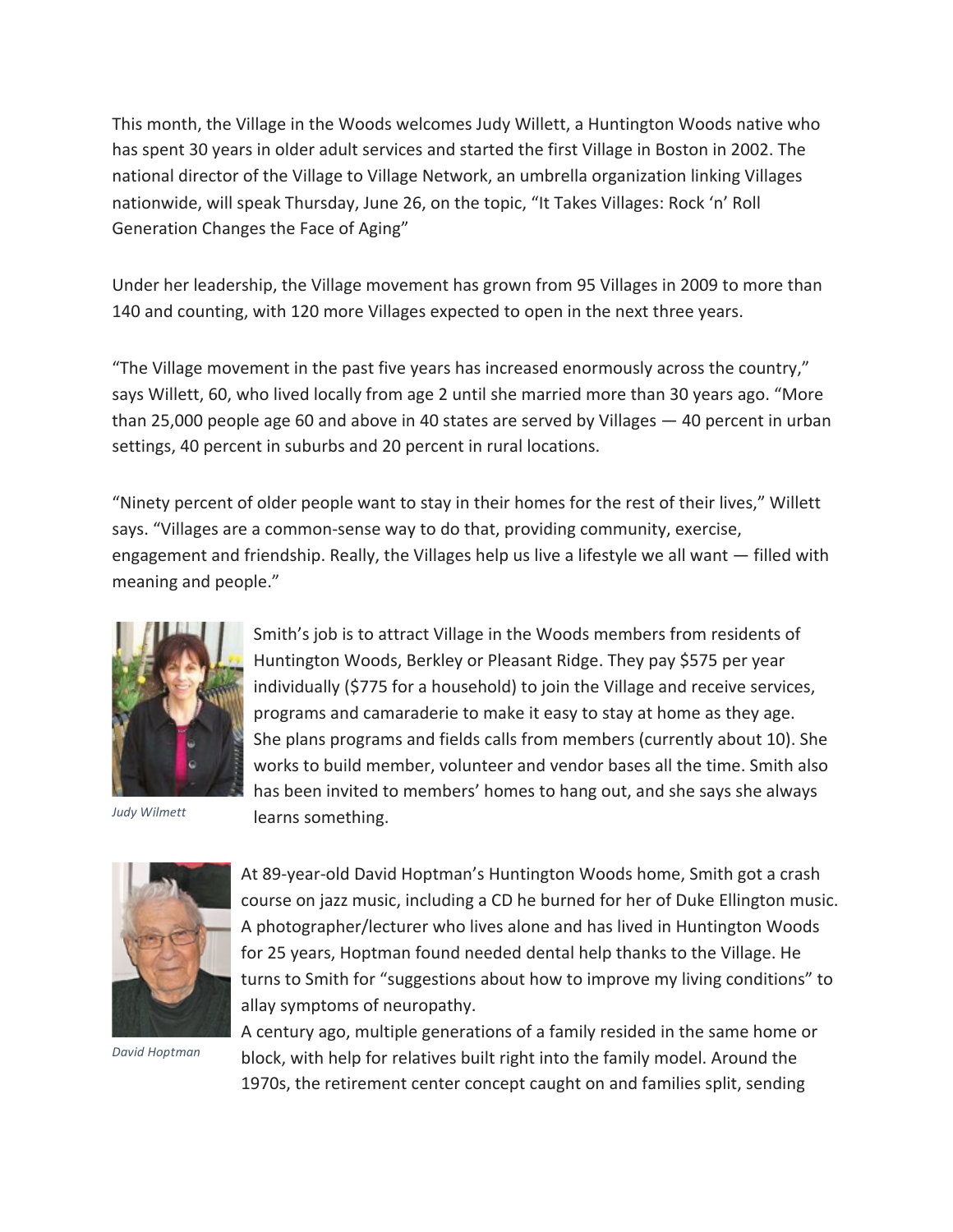older generations to nursing homes and assisted living facilities as women went to work and could no longer stay home to assist as needed.

Today, there are choices, thanks to the growing Village movement. That's great, as a recent AARP study shows that 88 percent of those age 65 and older prefer to stay in their residences for as long as possible.

Debra Umberson, a professor of sociology at the University of Texas who studies aging and relationships, said in a Washington Post article earlier this year: "The Boomers want to stay independent  $-$  they want to stay active and vibrant and connected  $\ldots$  and that's reflected in their housing choices."



Chef Annabel Cohen with Shari Smith, director of Village in the Woods, at a culinary program *planned by the Village Mavens*

## Aging at Home

The Village in the Woods was launched by Jewish Senior Life to be a community-based, member-led organization serving Huntington Woods, Berkley and Pleasant Ridge. Its purpose is to support members to age at home and in community through concierge services, health, wellness and social programs, volunteer opportunities and neighbor connections.

Annette Lippman, 90 and a 50-year Huntington Woods resident, asked Smith for help setting up a medical alert system in case of emergencies. "I still think I'm 50 until I try to get out of a chair," she says.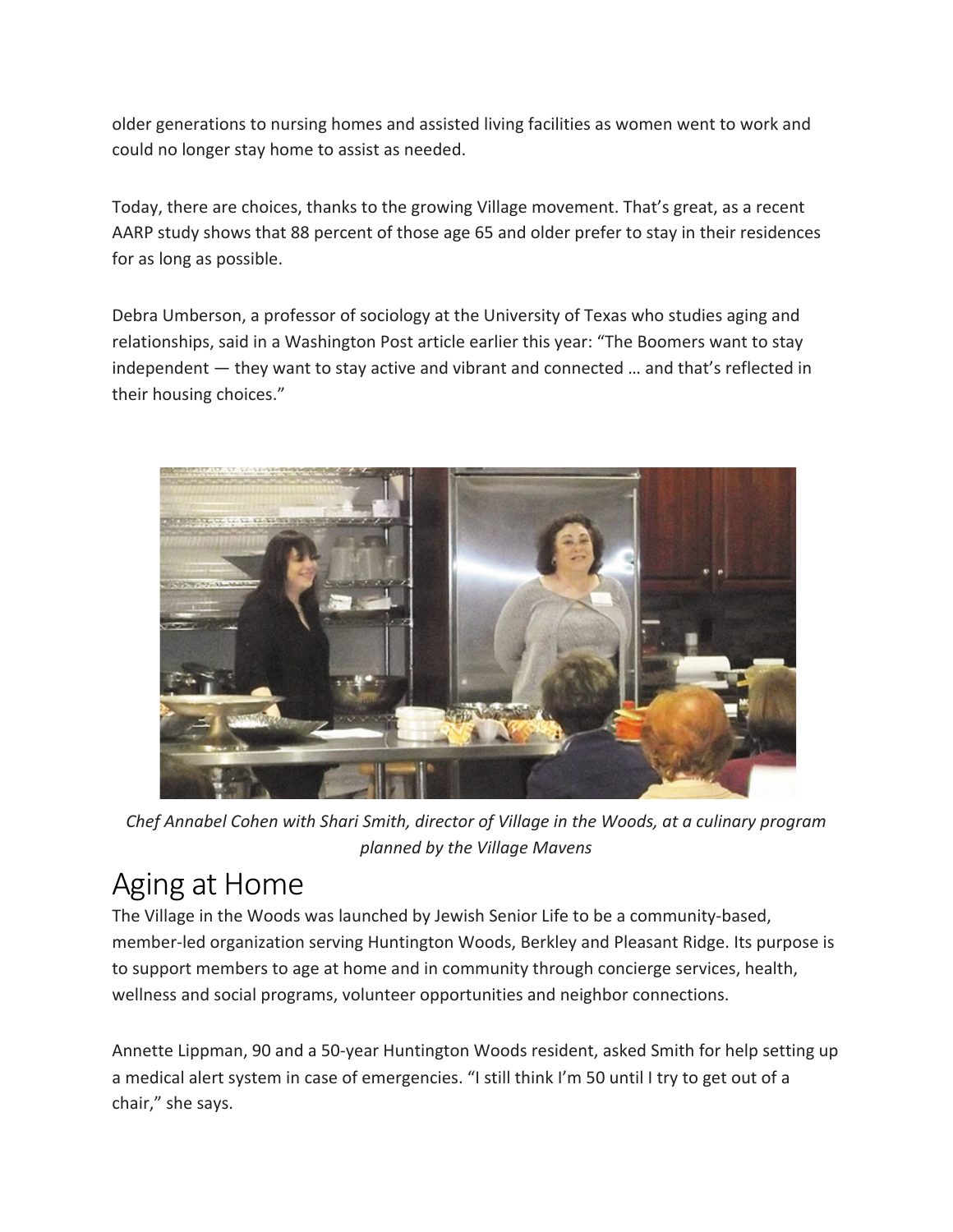Lippman may use Village transportation services for doctor appointments. With fantastic health, Lippman started using the medical alert system as a precaution. "The Village is a good program; it's an investment," she says.



"We believe in the Village concept because we want to give people choices and opportunities to live life to their fullest, in a place they choose to call home," says Rochelle Upfal, JSL CEO. "The Village provides mechanisms to remain in one's home with neighbors and enhance life with services and a social network."

JSL started the local Village by hiring Smith, with behind-the-scenes guidance from Upfal and Barbara Giles, JSL associate director. The Village in the Woods is

intended to be a grassroots organization directed by members, as it is now.

The Village has received more than \$10,000 in donations in addition to dues directly from community members.

The Village in the Woods joins a Michigan Coalition of Villages that includes Community Connections of Michigan (through Presbyterian Villages of Michigan), Heart of Lansing Village, Sharecare of Leelanau, C2S2 Chelsea Community Senior Services and a Battle Creek Village.

"The Village concept is unique in that it can be molded to meet the needs of seniors in any community," says Peggy Vaughn-Payne, executive director of the NorthWest Initiative in Lansing. The Heart of Lansing Village has been in the works for two and a half years and will begin offering services this summer as one of the first ethnically and socioeconomically diverse villages in the country.

The Village in the Woods is "our answer to taking care of the generation that wants to stay at home," says JSL's Giles. "With the demographics of our aging Metro Detroit community, building more bricks and mortar is not the answer. For a couple of dollars a day, you can have the services to help you stay at home. It's a matter of bringing together resources, with reliable, vetted vendors who can help you stay at home for the rest of your life.

"By joining a Village, you're empowering yourself and taking control," Giles adds.

"The key to the Village is this idea of choice, to live where we want to live," Upfal says.